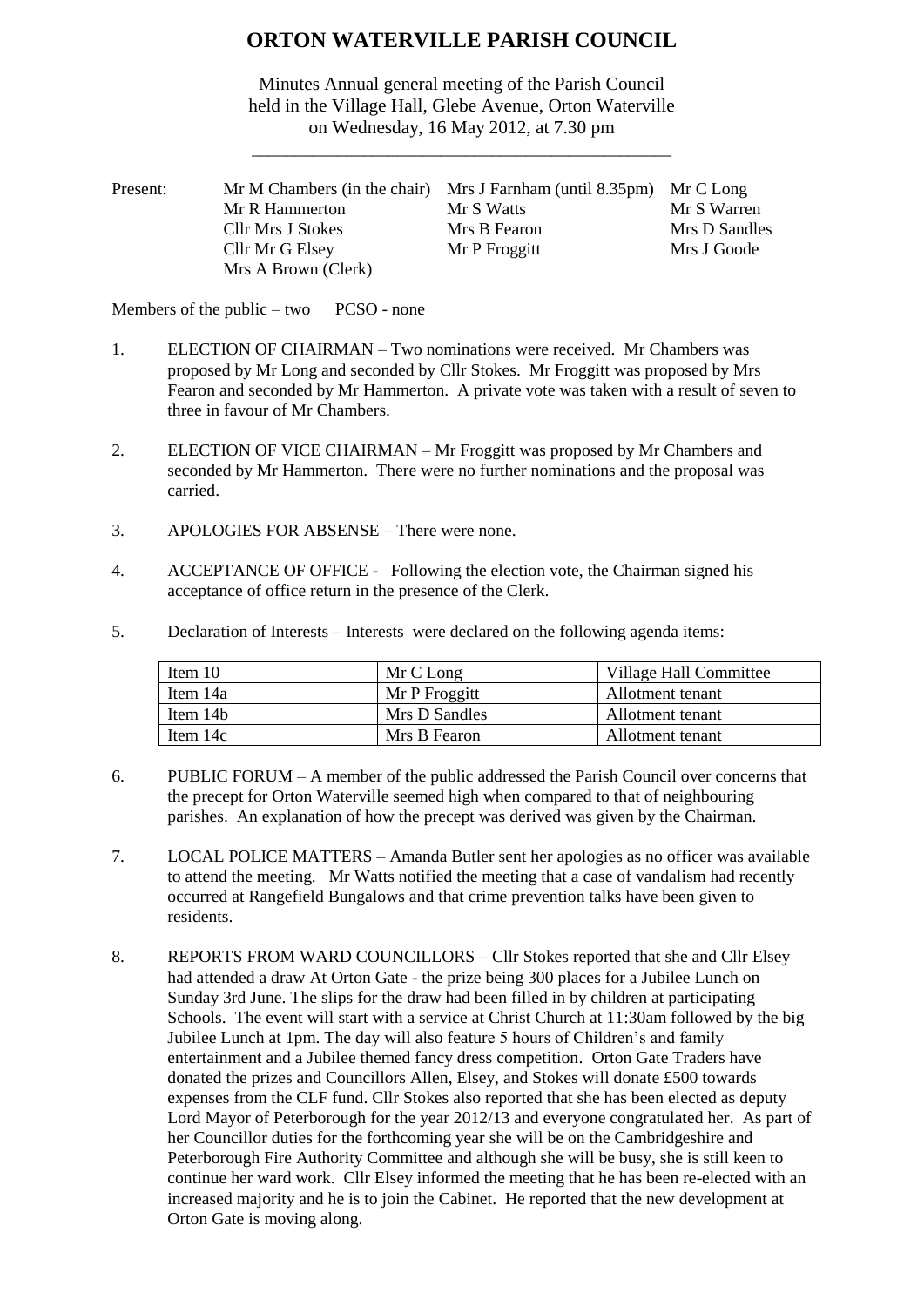## 9. APPOINTMENTS TO OUTSIDE BODIES – The following members were appointed:-

| <b>Orton Waterville United Charities</b>   | Mrs J Farnham and Mrs H Hall |
|--------------------------------------------|------------------------------|
| Parish Councils Liaison Group              | Mr M Chambers                |
| <b>CPALC</b>                               | Mr P Froggitt                |
| Village Hall Management Committee          | Mrs J Farnham                |
| Orton Counselling Service for Young People | Mrs D Sandles                |

10. MINUTES OF THE PREVIOUS MEETING – Subject to an amendment at 8a on the minutes, they were proposed by Mr Long and seconded by Mrs Sandles and this was carried.

### 11. MATTERS ARISING FROM THE MINUTES

- (a) Proposed Crossing on Oundle Road The Clerk reported that she has spoken with Ross Burton at Peterborough City Council. The crossing is in this year's budget and the design and installation of the crossing will be installed sometime in this financial year. He will keep the Clerk informed of any developments.
- (b) Data Protection Act Mr Froggitt informed the Parish Council that after investigation, it would be in the Councils best interests to sign up to the Data Protection Act at a cost of £35 per annum. This was proposed by Cllr Elsey and seconded by Cllr Stokes. The decision was unanimous.
- (c) Website This item is in abeyance but will now include a Privacy Policy for the website which has been suggested by Mr R Maskill the Parish Council webmaster.
- (d) Co-operative Funerals The Clerk reported that she has received responses from four local Parish Councils stating that they all allow graves within their cemeteries be dug using machine. All agreed to allow the Co-operative Funerals contractor to use this method on a trial basis, providing that the work is carried out satisfactory and in a tidy and orderly manner and any damage is repaired. The Clerk is to inform the Co-operative of this decision.
- (e) Footpath repairs two quotations have been received and worded differently. It was agreed that further clarification needs to be sought for the cheaper quotation to confirm that it complies with the asked for specification and to proceed with it if a satisfactory reply is received. References will also be sought.
- (f) Co-option of new Councillor one application has been received from Mr Iain McLaughlin. Mrs Farnham proposed and Mr Long seconded that he be co-opted onto the Orton Wistow ward. This was carried. Mr Laughlin will be invited to complete his acceptance of office return at the next meeting.
- (g) Parish Council Insurance An invitation to renew the Parish Council insurance long term agreement 1 year early has been received with a choice of discount options given. Mr Froggitt proposed and Mr Chambers seconded the unanimous decision to buy 16 months insurance for the price of twelve which will see the next renewal date as  $1<sup>st</sup>$  October 2013.

#### 12. NEW CORRESPONDENCE RECEIVED

- (a) Burial space purchase and reservation An email request from Mrs E Carey has been received asking the Parish Council to allow her to reserve and pay in full for a burial space next to the late Mr T Carey, whose last dying wish was that his brother be buried next to him. Mr Chambers proposed and Cllr Elsey seconded to allow this request. This was carried
- (b) Orton Counselling Service for Young People A letter has been received stating that they are resuming their service and asked for a representative from the Parish Council to join their Executive Committee. Mrs D Sandles agreed to revive her role and attend their future meetings.
- (c) Radio Peterborough An invitation has been received inviting the Parish Council to their VIP opening at their studio complex in Herlington on Saturday 9th June at 10am. Mr S Watts has agreed to attend the event.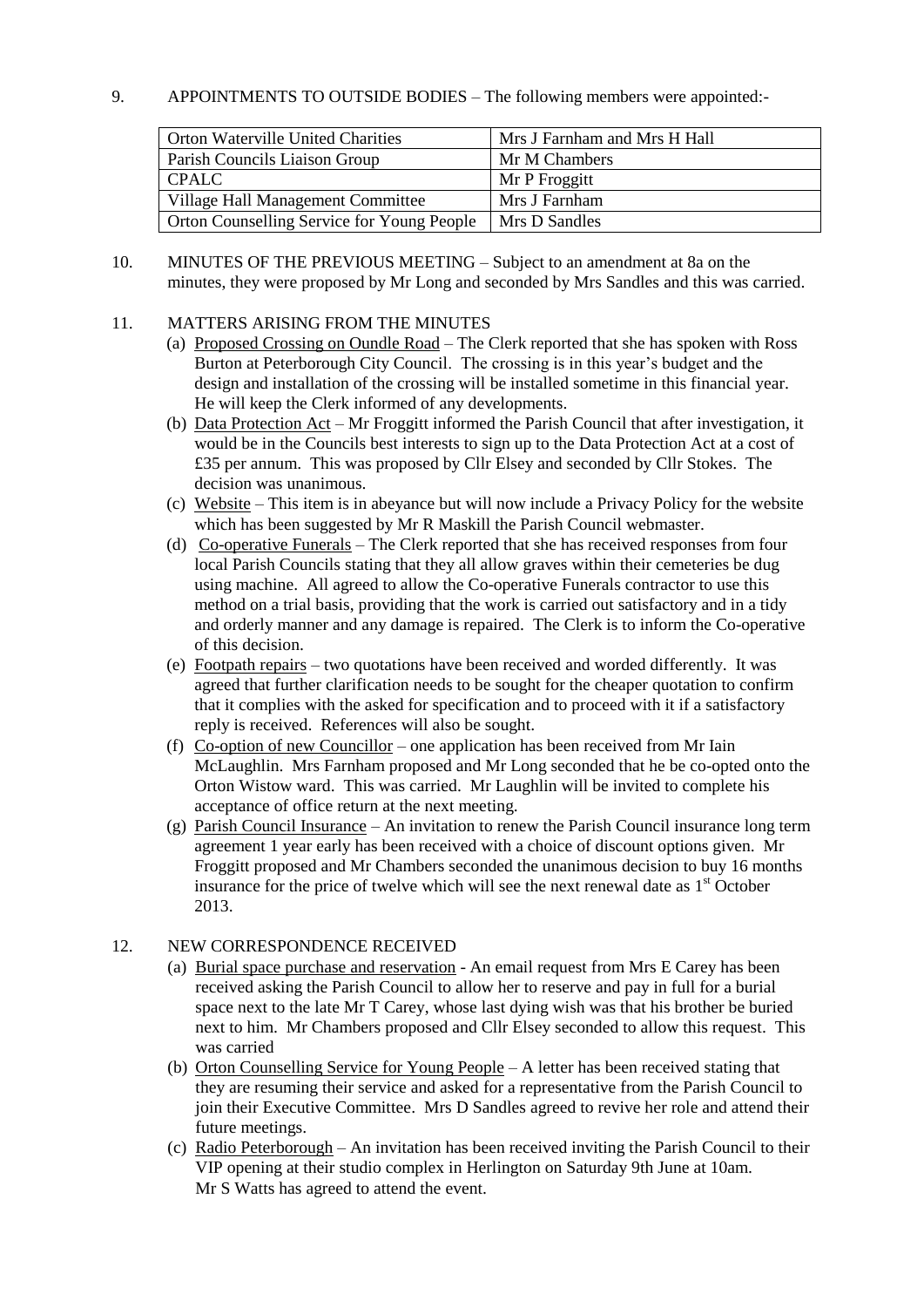#### 13. BURIAL GROUND

- (a) Memorial Bench The cost of purchasing and installing a Memorial bench has increased. On this occasion the Parish Council will cover the additional costs incurred and to try and 'fix' the price with the contractor for a set period of time. This was proposed by Mrs J Farnham and seconded by Mrs Sandles. The decision was unanimous.
- (b) New standpipe casing -The Clerk is still obtaining quotes for this work.
- 14. ALLOTMENTS The Phoenix School plot on Wyman Way has now been adapted to meet the needs of the pupils. The Clerk has spoken with John Coppenhall at Peterborough City Council regarding the type of taps that they use on their allotments. He said that they are moving away from 'push' taps because they get stolen along with the normal taps and are expensive to replace. Push taps are also abused because people tape them down to use hosepipes on them. Hosepipes are only allowed to be used to fill up a tenant's water butt and not to water their plots

# 15. FINANCE & ADMINISTRATION

(a) The following payments were authorised:

| <b>BT</b>                                | Telephone charges up to 31 March 2012   | £214.50  |
|------------------------------------------|-----------------------------------------|----------|
| <b>Beebys Landscaping Limited</b>        | St Marys Church - landscape maintenance | £354.00  |
| Beebys Landscaping Limited               | Cemetery maintenance                    | £273.00  |
| <b>CPALC</b>                             | <b>Annual Affiliation</b>               | £698.47  |
| Came & Company                           | Parish Council Insurance                | £1835.11 |
| Viking                                   | Printer                                 | £250.80  |
| Clerk's expenses $1st$ April – $8th$ May | Reimbursements                          | £191.67  |
| Clerk's salary (for May)                 |                                         | £812.90  |
| HM Revenue & Customs (for May)           | NI & Tax                                | £106.96  |

(b) Income received to date.

| Allotment rent       | £1565.00  |
|----------------------|-----------|
| <b>Cemetery Fees</b> | £1630.00  |
| Precept              | £24194.00 |

- (c) (i) The accounts for the year ended 31 March 2012 were circulated and approved. (ii) The annual return was completed and accounting statements approved (iii) The annual governance statements were reviewed and approved.
- (d) The following motion was proposed by Mr Hammerton and seconded by Cllr Elsey: *'Although Mrs Hall retired as Clerk and Responsible Financial Officer on 31 March 2012, the Parish Council agrees to allow her to take responsibility for seeing the Annual Return and the accounts for the year ending 31 March 2012 through to the end of Audit'.* This motion was carried.

#### 16. PLANNING MATTERS

(a) Applications received

| 12/00561/HHFUL | Construction at 3 Svenskaby, Orton Wistow       | No objection |
|----------------|-------------------------------------------------|--------------|
| 12/00570/HHFUL | Extension at 3 Lyndale Park, Orton Wistow       | No objection |
| 12/00584/HHFUL | Extension at 37 Wyndham Park, Orton Wistow      | No objection |
| 12/00643/FUL   | Extension at Water Sports Centre, Ferry Meadows | No objection |
|                |                                                 |              |

(b) Decisions on previous applications

| 12/00333/HHFUL<br>Extension 39 Valence Road, Orton Waterville | Granted |
|---------------------------------------------------------------|---------|
|---------------------------------------------------------------|---------|

17. MAINTENANCE MATTERS AND OTHER MATTERS – Cllr Elsey informed the Parish Council that he is in a position to apply for an addition bin. He will submit an application for the Parish especially as the last bin request had not been granted by Peterborough City Council.